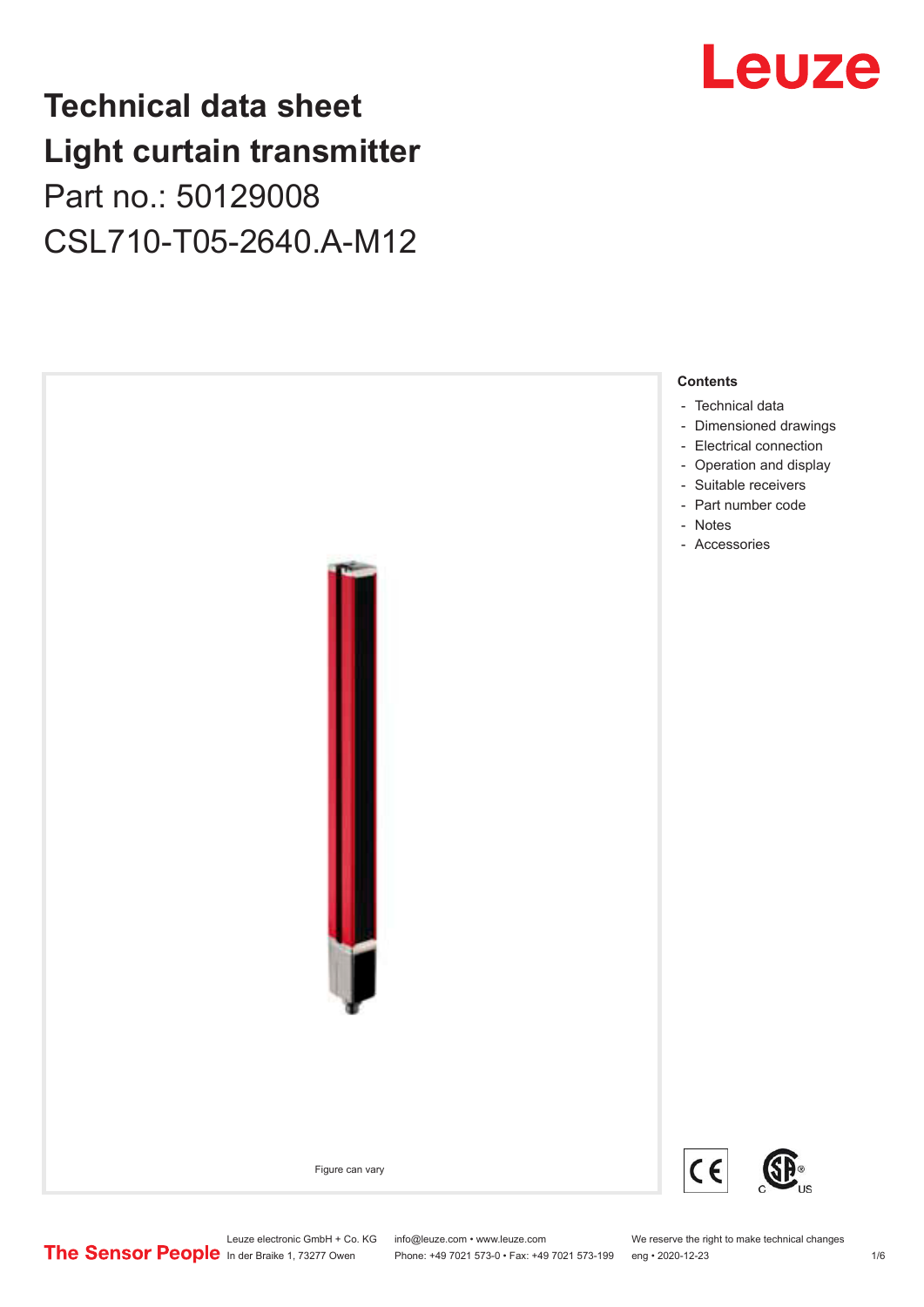## <span id="page-1-0"></span>**Technical data**

# Leuze

#### **Basic data**

| 710<br><b>Series</b><br><b>Operating principle</b><br>Throughbeam principle<br>Device type<br>Transmitter<br><b>Application</b><br>Precise object detection<br><b>Special version</b><br><b>Special version</b><br>Crossed-beam scanning<br>Diagonal-beam scanning<br>Parallel-beam scanning<br><b>Optical data</b><br><b>Operating range</b><br>Guaranteed operating range<br>0.13.5m<br><b>Operating range</b><br><b>Operating range limit</b><br>Typical operating range<br><b>Operating range limit</b><br>0.14.5m<br><b>Measurement field length</b><br>2,640 mm<br><b>Number of beams</b><br>528 Piece(s)<br>5 <sub>mm</sub><br>Beam spacing<br><b>Light source</b><br>LED, Infrared<br><b>LED light wavelength</b><br>940 nm<br><b>Measurement data</b><br>Minimum object diameter<br>$10 \text{ mm}$<br><b>Electrical data</b><br><b>Protective circuit</b><br>Polarity reversal protection<br>Short circuit protected<br><b>Transient protection</b><br>Performance data |
|-----------------------------------------------------------------------------------------------------------------------------------------------------------------------------------------------------------------------------------------------------------------------------------------------------------------------------------------------------------------------------------------------------------------------------------------------------------------------------------------------------------------------------------------------------------------------------------------------------------------------------------------------------------------------------------------------------------------------------------------------------------------------------------------------------------------------------------------------------------------------------------------------------------------------------------------------------------------------------------|
|                                                                                                                                                                                                                                                                                                                                                                                                                                                                                                                                                                                                                                                                                                                                                                                                                                                                                                                                                                                   |
|                                                                                                                                                                                                                                                                                                                                                                                                                                                                                                                                                                                                                                                                                                                                                                                                                                                                                                                                                                                   |
|                                                                                                                                                                                                                                                                                                                                                                                                                                                                                                                                                                                                                                                                                                                                                                                                                                                                                                                                                                                   |
|                                                                                                                                                                                                                                                                                                                                                                                                                                                                                                                                                                                                                                                                                                                                                                                                                                                                                                                                                                                   |
|                                                                                                                                                                                                                                                                                                                                                                                                                                                                                                                                                                                                                                                                                                                                                                                                                                                                                                                                                                                   |
|                                                                                                                                                                                                                                                                                                                                                                                                                                                                                                                                                                                                                                                                                                                                                                                                                                                                                                                                                                                   |
|                                                                                                                                                                                                                                                                                                                                                                                                                                                                                                                                                                                                                                                                                                                                                                                                                                                                                                                                                                                   |
|                                                                                                                                                                                                                                                                                                                                                                                                                                                                                                                                                                                                                                                                                                                                                                                                                                                                                                                                                                                   |
|                                                                                                                                                                                                                                                                                                                                                                                                                                                                                                                                                                                                                                                                                                                                                                                                                                                                                                                                                                                   |
|                                                                                                                                                                                                                                                                                                                                                                                                                                                                                                                                                                                                                                                                                                                                                                                                                                                                                                                                                                                   |
|                                                                                                                                                                                                                                                                                                                                                                                                                                                                                                                                                                                                                                                                                                                                                                                                                                                                                                                                                                                   |
|                                                                                                                                                                                                                                                                                                                                                                                                                                                                                                                                                                                                                                                                                                                                                                                                                                                                                                                                                                                   |
|                                                                                                                                                                                                                                                                                                                                                                                                                                                                                                                                                                                                                                                                                                                                                                                                                                                                                                                                                                                   |
|                                                                                                                                                                                                                                                                                                                                                                                                                                                                                                                                                                                                                                                                                                                                                                                                                                                                                                                                                                                   |
|                                                                                                                                                                                                                                                                                                                                                                                                                                                                                                                                                                                                                                                                                                                                                                                                                                                                                                                                                                                   |
|                                                                                                                                                                                                                                                                                                                                                                                                                                                                                                                                                                                                                                                                                                                                                                                                                                                                                                                                                                                   |
|                                                                                                                                                                                                                                                                                                                                                                                                                                                                                                                                                                                                                                                                                                                                                                                                                                                                                                                                                                                   |
|                                                                                                                                                                                                                                                                                                                                                                                                                                                                                                                                                                                                                                                                                                                                                                                                                                                                                                                                                                                   |
|                                                                                                                                                                                                                                                                                                                                                                                                                                                                                                                                                                                                                                                                                                                                                                                                                                                                                                                                                                                   |
|                                                                                                                                                                                                                                                                                                                                                                                                                                                                                                                                                                                                                                                                                                                                                                                                                                                                                                                                                                                   |
|                                                                                                                                                                                                                                                                                                                                                                                                                                                                                                                                                                                                                                                                                                                                                                                                                                                                                                                                                                                   |
|                                                                                                                                                                                                                                                                                                                                                                                                                                                                                                                                                                                                                                                                                                                                                                                                                                                                                                                                                                                   |
|                                                                                                                                                                                                                                                                                                                                                                                                                                                                                                                                                                                                                                                                                                                                                                                                                                                                                                                                                                                   |
|                                                                                                                                                                                                                                                                                                                                                                                                                                                                                                                                                                                                                                                                                                                                                                                                                                                                                                                                                                                   |
|                                                                                                                                                                                                                                                                                                                                                                                                                                                                                                                                                                                                                                                                                                                                                                                                                                                                                                                                                                                   |
| 18  30 V, DC<br>Supply voltage $U_{\rm B}$                                                                                                                                                                                                                                                                                                                                                                                                                                                                                                                                                                                                                                                                                                                                                                                                                                                                                                                                        |
| <b>Residual ripple</b><br>0  15 %, From $U_{\rm B}$                                                                                                                                                                                                                                                                                                                                                                                                                                                                                                                                                                                                                                                                                                                                                                                                                                                                                                                               |
| <b>Open-circuit current</b><br>0  435 mA, The specified values refer<br>to the entire package consisting of trans-<br>mitter and receiver.                                                                                                                                                                                                                                                                                                                                                                                                                                                                                                                                                                                                                                                                                                                                                                                                                                        |
| <b>Timing</b>                                                                                                                                                                                                                                                                                                                                                                                                                                                                                                                                                                                                                                                                                                                                                                                                                                                                                                                                                                     |
| <b>Readiness delay</b><br>400 ms                                                                                                                                                                                                                                                                                                                                                                                                                                                                                                                                                                                                                                                                                                                                                                                                                                                                                                                                                  |
| <b>Cycle time</b><br>16.24 ms                                                                                                                                                                                                                                                                                                                                                                                                                                                                                                                                                                                                                                                                                                                                                                                                                                                                                                                                                     |
| <b>Connection</b>                                                                                                                                                                                                                                                                                                                                                                                                                                                                                                                                                                                                                                                                                                                                                                                                                                                                                                                                                                 |
| <b>Number of connections</b><br>1 Piece(s)                                                                                                                                                                                                                                                                                                                                                                                                                                                                                                                                                                                                                                                                                                                                                                                                                                                                                                                                        |
|                                                                                                                                                                                                                                                                                                                                                                                                                                                                                                                                                                                                                                                                                                                                                                                                                                                                                                                                                                                   |
| Axial<br><b>Plug outlet</b>                                                                                                                                                                                                                                                                                                                                                                                                                                                                                                                                                                                                                                                                                                                                                                                                                                                                                                                                                       |
|                                                                                                                                                                                                                                                                                                                                                                                                                                                                                                                                                                                                                                                                                                                                                                                                                                                                                                                                                                                   |
| <b>Connection 1</b><br><b>Function</b><br>Connection to receiver                                                                                                                                                                                                                                                                                                                                                                                                                                                                                                                                                                                                                                                                                                                                                                                                                                                                                                                  |
| Sync-input                                                                                                                                                                                                                                                                                                                                                                                                                                                                                                                                                                                                                                                                                                                                                                                                                                                                                                                                                                        |
| Voltage supply                                                                                                                                                                                                                                                                                                                                                                                                                                                                                                                                                                                                                                                                                                                                                                                                                                                                                                                                                                    |

**Thread size** M12 **Type** Male **Material** Metal **No. of pins** 5 -pin **Encoding** A-coded

#### **Mechanical data**

| Design                       | Cubic                        |
|------------------------------|------------------------------|
| Dimension (W x H x L)        | 29 mm x 35.4 mm x 2,713 mm   |
| <b>Housing material</b>      | Metal                        |
| <b>Metal housing</b>         | Aluminum                     |
| Lens cover material          | Plastic / PMMA               |
| Net weight                   | 2,650q                       |
| <b>Housing color</b>         | Red                          |
| <b>Type of fastening</b>     | Groove mounting              |
|                              | Via optional mounting device |
| <b>Operation and display</b> |                              |

## **Type of display** LED

| Number of LEDs            | 1 Piece(s) |  |
|---------------------------|------------|--|
| <b>Environmental data</b> |            |  |

| Ambient temperature, operation | -30  60 °C |
|--------------------------------|------------|
| Ambient temperature, storage   | -40  70 °C |

#### **Certifications**

| Degree of protection     | IP 65         |
|--------------------------|---------------|
| <b>Protection class</b>  | Ш             |
| <b>Certifications</b>    | c CSA US      |
| <b>Standards applied</b> | IEC 60947-5-2 |

#### **Classification**

| <b>Customs tariff number</b> | 90314990 |
|------------------------------|----------|
| eCl@ss 5.1.4                 | 27270910 |
| eCl@ss 8.0                   | 27270910 |
| eCl@ss 9.0                   | 27270910 |
| eCl@ss 10.0                  | 27270910 |
| eCl@ss 11.0                  | 27270910 |
| <b>ETIM 5.0</b>              | EC002549 |
| <b>ETIM 6.0</b>              | EC002549 |
| <b>ETIM 7.0</b>              | EC002549 |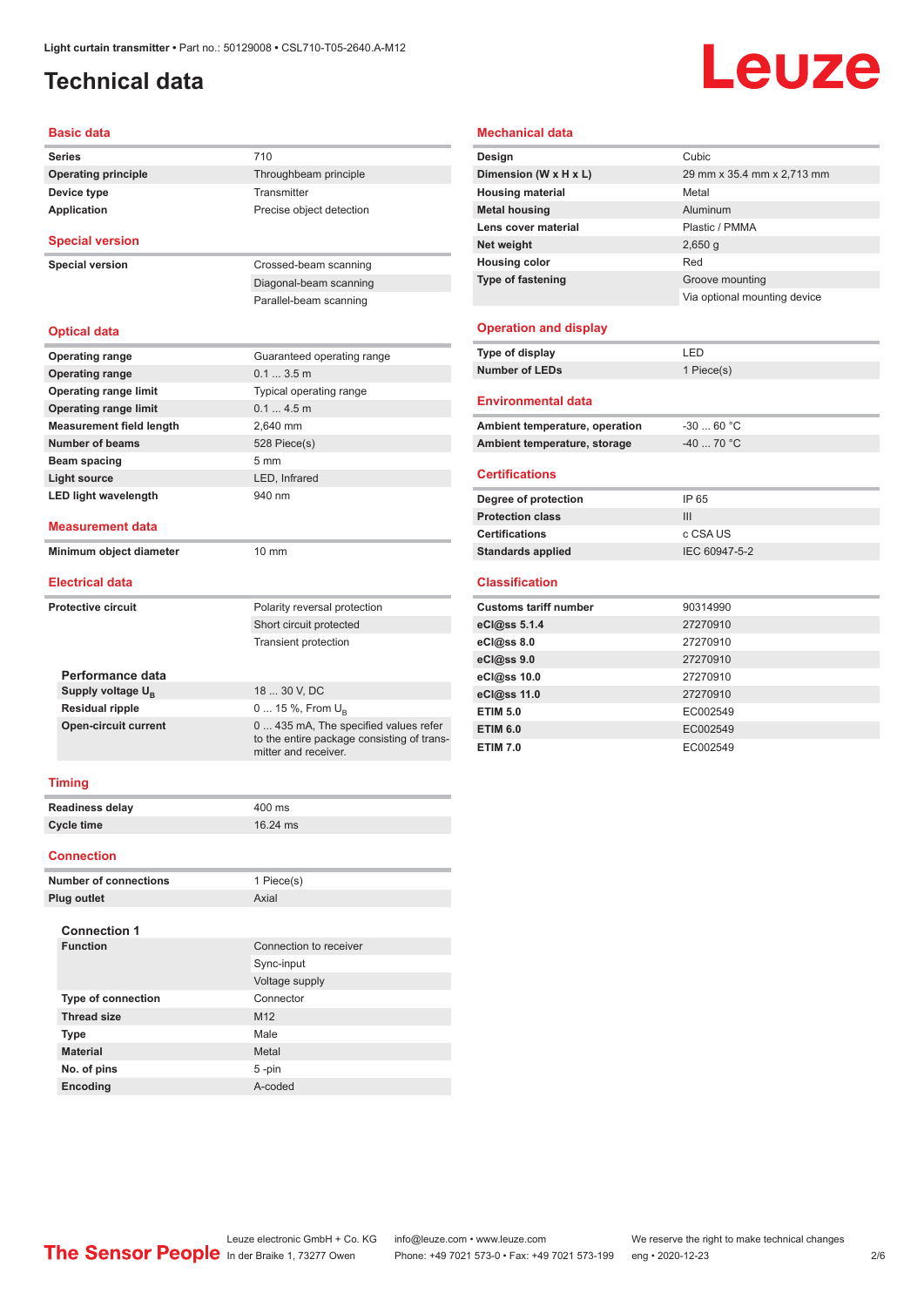## <span id="page-2-0"></span>**Dimensioned drawings**

All dimensions in millimeters



- A Beam spacing 5 mm
- B Measurement field length 2640 mm
- F M6 thread
- G Fastening groove
- L Profile length 2648 mm
- T Transmitter
- R Receiver
- Y





A PWR / SW IN / OUT

Leuze electronic GmbH + Co. KG info@leuze.com • www.leuze.com We reserve the right to make technical changes<br>
The Sensor People in der Braike 1, 73277 Owen Phone: +49 7021 573-0 • Fax: +49 7021 573-199 eng • 2020-12-23

Phone: +49 7021 573-0 • Fax: +49 7021 573-199 eng • 2020-12-23 3/6

## **Leuze**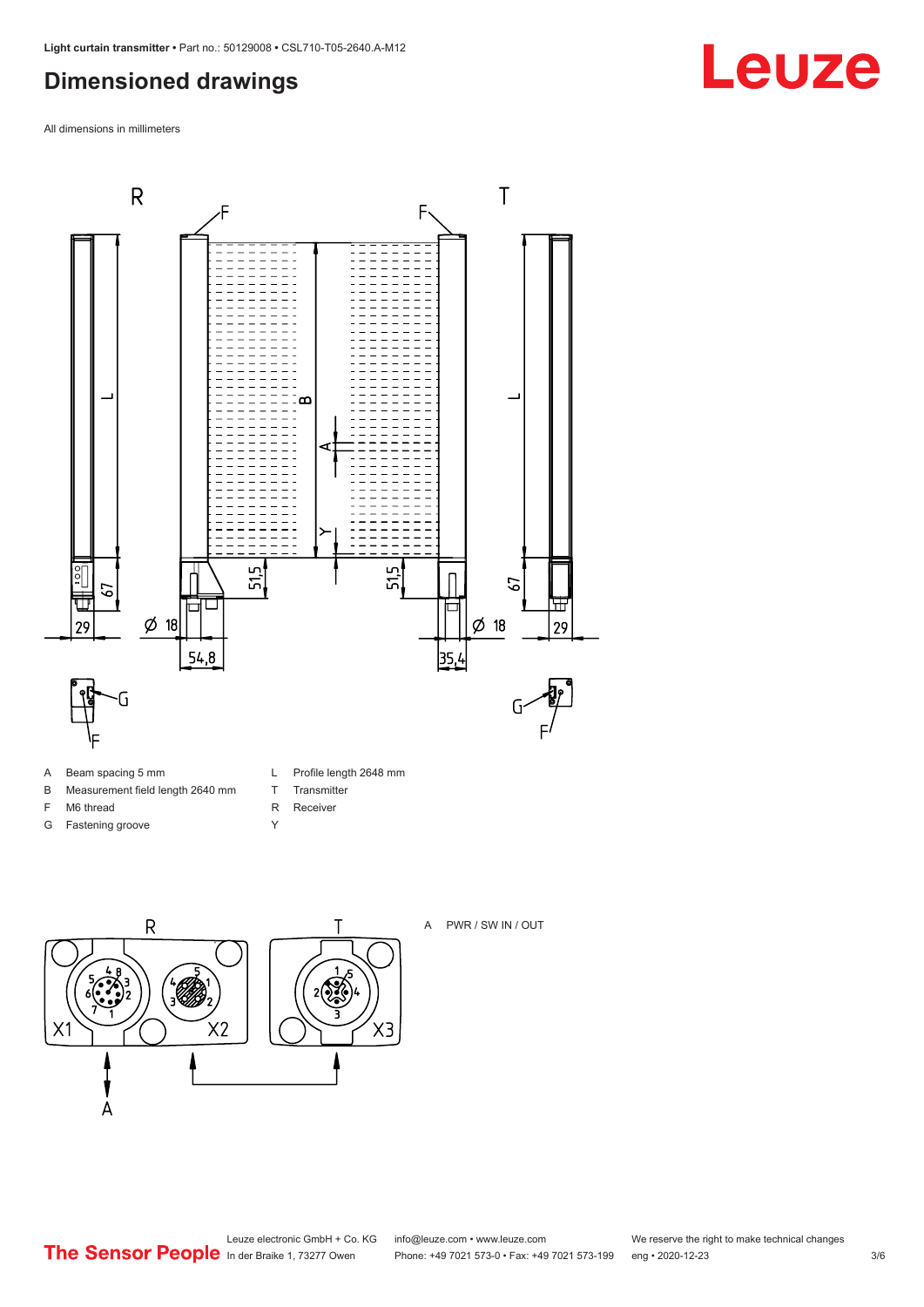## <span id="page-3-0"></span>**Electrical connection**

## Leuze

2

1

5

#### **Connection 1**

| <b>Function</b>           | Connection to receiver |
|---------------------------|------------------------|
|                           | Sync-input             |
|                           | Voltage supply         |
| <b>Type of connection</b> | Connector              |
| <b>Thread size</b>        | M12                    |
| <b>Type</b>               | Male                   |
| <b>Material</b>           | Metal                  |
| No. of pins               | $5$ -pin               |
| Encoding                  | A-coded                |

#### **Pin Pin assignment**

|   | <b>FE/SHIELD</b> |  |
|---|------------------|--|
|   | $V^+$            |  |
| 3 | <b>GND</b>       |  |
| 4 | RS 485 Tx+       |  |
| 5 | RS 485 Tx-       |  |

## **Operation and display**

| <b>LED</b> | <b>Display</b>                               | <b>Meaning</b>                                           |
|------------|----------------------------------------------|----------------------------------------------------------|
|            | Green, continuous light                      | Continuous mode                                          |
|            | Off                                          | No communication with the receiver / waiting for trigger |
|            | green, flashing in sync with the measurement | Measurement frequency display                            |

### **Suitable receivers**

| Part no. | <b>Designation</b>          | <b>Article</b>         | <b>Description</b>                                                                                                                                                                                                                                                             |
|----------|-----------------------------|------------------------|--------------------------------------------------------------------------------------------------------------------------------------------------------------------------------------------------------------------------------------------------------------------------------|
| 50128920 | CSL710-R05-2640.A/<br>L-M12 | Light curtain receiver | Application: Precise object detection<br>Special version: Parallel-beam scanning, Crossed-beam scanning, Diagonal-<br>beam scanning<br>Operating range: 0.1  3.5 m<br>Selectable inputs/outputs: 4 Piece(s)<br>Service interface: IO-Link<br>Connection: Connector, M12, 8-pin |

## **Part number code**

Part designation: **CSL710-XYY-ZZZZ.A/B-CCC**

| <b>CSL710</b> | <b>Operating principle</b><br>CSL: switching light curtain of the 710 series          |
|---------------|---------------------------------------------------------------------------------------|
| $\mathsf{x}$  | <b>Function classes</b><br>T: transmitter<br>R: receiver                              |
| YY            | Beam spacing<br>$05:5 \, \text{mm}$<br>$10:10 \; \text{mm}$<br>$20:20$ mm<br>40:40 mm |
| <b>ZZZZ</b>   | Measurement field length [mm], dependent on beam spacing<br>Value, see technical data |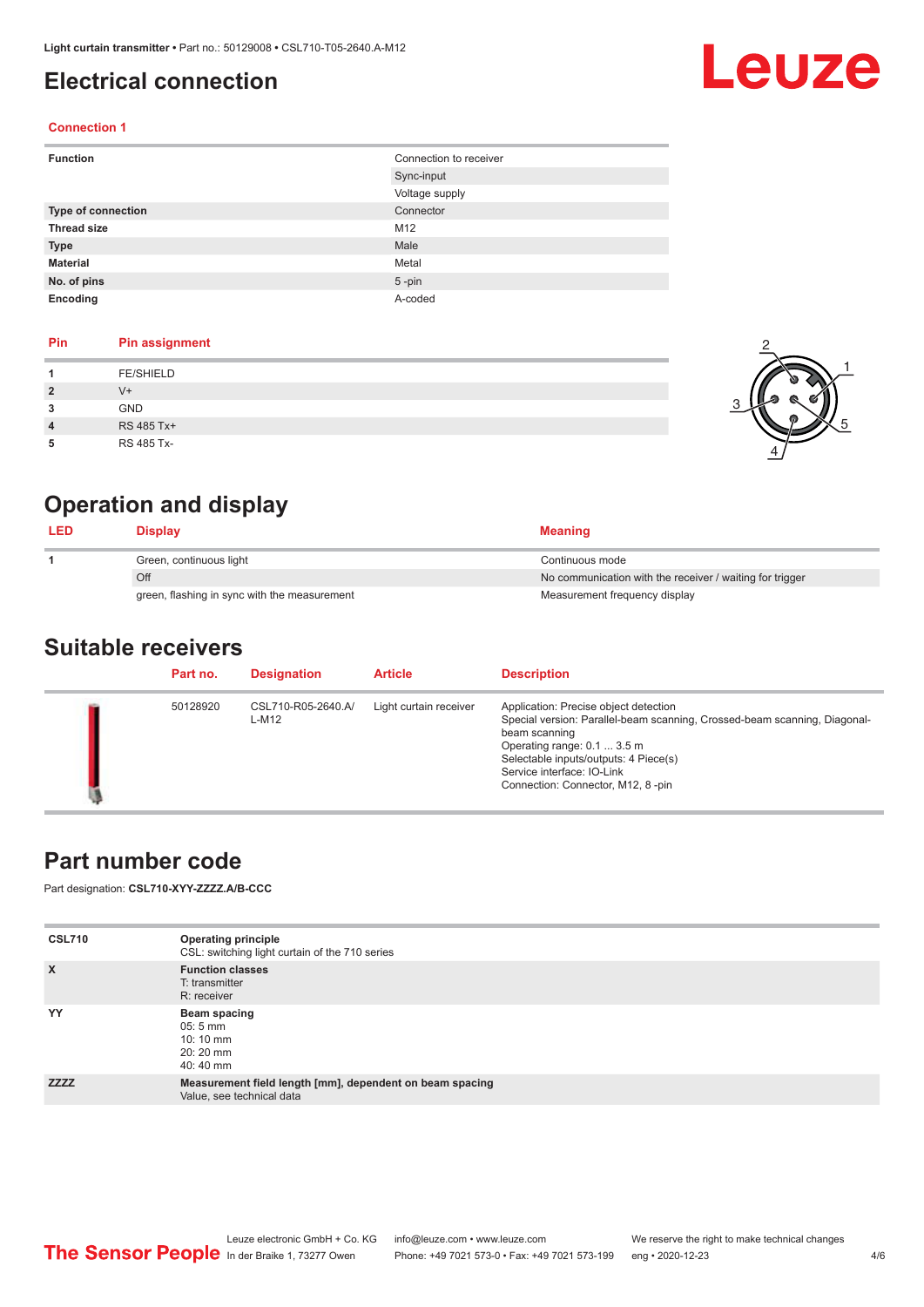## <span id="page-4-0"></span>**Part number code**



| А          | Equipment<br>A: connector outlet, axial                                                         |
|------------|-------------------------------------------------------------------------------------------------|
| B          | Interface<br>L: IO-Link                                                                         |
| <b>CCC</b> | <b>Electrical connection</b><br>M12: M12 connector                                              |
|            | <b>Note</b>                                                                                     |
|            | $\&$ A list with all available device types can be found on the Leuze website at www.leuze.com. |

## **Notes**

| Observe intended use!                                                                                                                                                                                                      |
|----------------------------------------------------------------------------------------------------------------------------------------------------------------------------------------------------------------------------|
| $\%$ This product is not a safety sensor and is not intended as personnel protection.<br>§ The product may only be put into operation by competent persons.<br>♦ Only use the product in accordance with its intended use. |

|  | $\%$ For UL applications, use is only permitted in Class 2 circuits in accordance with the NEC (National Electric Code). |                                                                                                                                                                                    |
|--|--------------------------------------------------------------------------------------------------------------------------|------------------------------------------------------------------------------------------------------------------------------------------------------------------------------------|
|  |                                                                                                                          | V> These proximity switches shall be used with UL Listed Cable assemblies rated 30V, 0.5A min, in the field installation, or equivalent (categories: CYJV/<br>CYJV7 or PVVA/PVVA7) |
|  |                                                                                                                          |                                                                                                                                                                                    |

**For UL applications:**

## **Accessories**

## Connection technology - Interconnection cables

|   |                              | Part no. | <b>Designation</b>                     | <b>Article</b>        | <b>Description</b>                                                                                                                                                                                                                                    |
|---|------------------------------|----------|----------------------------------------|-----------------------|-------------------------------------------------------------------------------------------------------------------------------------------------------------------------------------------------------------------------------------------------------|
| Ø | $\left( \ldots \right)$<br>幽 | 50129781 | <b>KDS DN-M12-5A-</b><br>M12-5A-P3-050 | Interconnection cable | Suitable for interface: IO-Link, DeviceNet, CANopen<br>Connection 1: Connector, M12, Axial, Female, A-coded, 5-pin<br>Connection 2: Connector, M12, Axial, Male, A-coded, 5-pin<br>Shielded: Yes<br>Cable length: 5,000 mm<br>Sheathing material: PUR |

## Mounting technology - Swivel mounts

| Part no. | <b>Designation</b> | <b>Article</b>       | <b>Description</b>                                                                                                                                          |
|----------|--------------------|----------------------|-------------------------------------------------------------------------------------------------------------------------------------------------------------|
| 429046   | BT-2R1             | Mounting bracket set | Fastening, at system: Through-hole mounting<br>Mounting bracket, at device: Clampable<br>Type of mounting device: Turning, 360°<br>Material: Metal, Plastic |